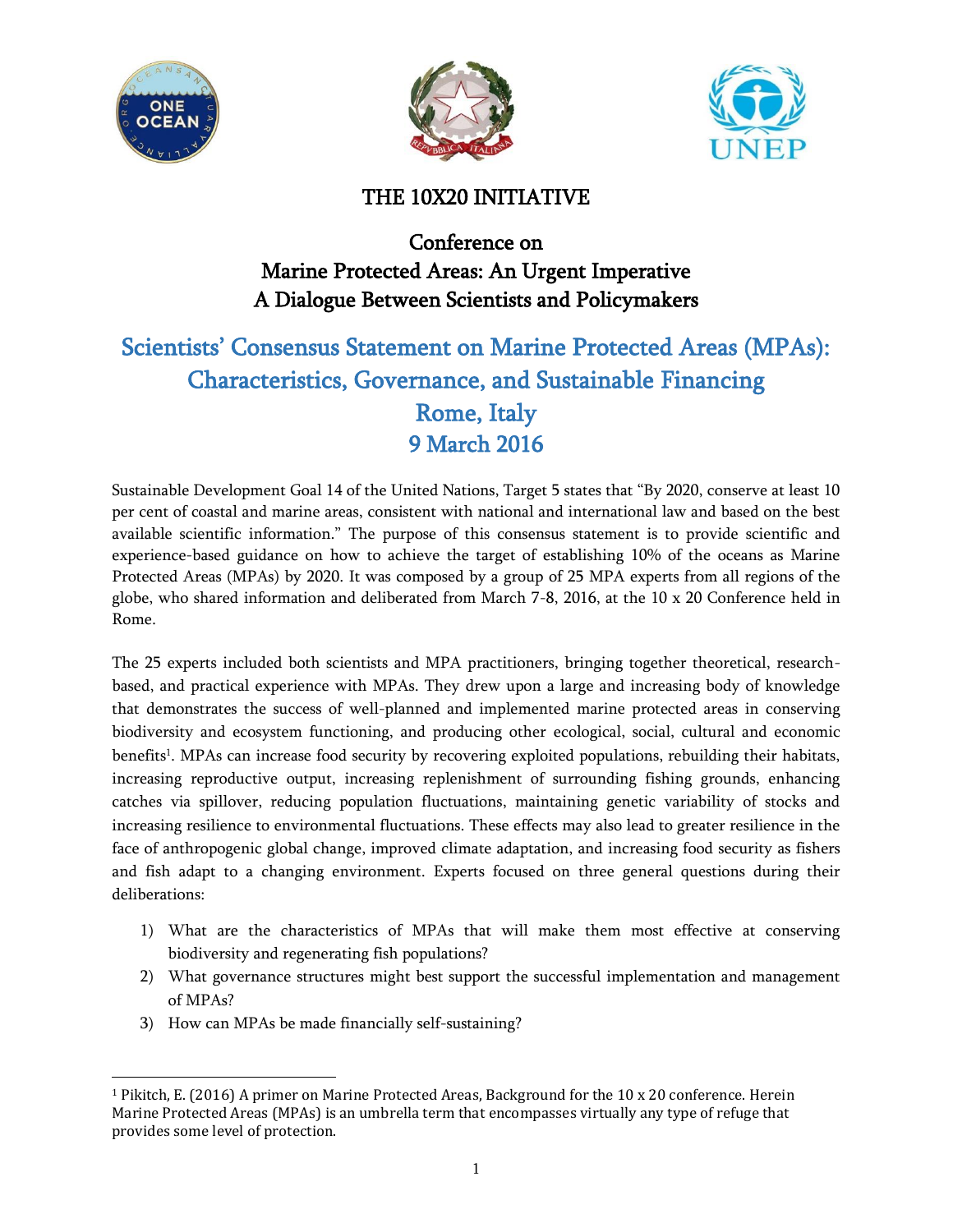This Consensus Statement outlines points of agreement in each of these topic areas by the experts who participated in the conference.

## Consensus on MPA Characteristics (1-12)

SDG 14, Target 5 does not specify the characteristics (level of protection, etc.) of the MPAs contributing to the 10%, but the "best available science" is to be used. Therefore, in order to best achieve the intent of 10 x 20, we provide the following distillation of scientific knowledge and experience of how to design highly effective MPAs. This information could also be used for evaluation of existing MPAs with a view to upgrading those that are found to fall short of the standards necessary to perform effectively.

1. MPA establishment should be based on the best available science. MPAs should be established based on what we know now rather than delaying until more information is available, but we should use MPA creation as learning opportunities to better understand the oceans and the life in them, as well as people's interactions and dependence on the sea. Such learning should include efforts to inventory natural capital, to define effective natural units of conservation needed to promote ecosystem functioning, and to refine the design of MPAs and networks.

2. Marine protected areas work best when they are fully protected from exploitation and other sources of harm. They do not work well when they receive only light protection. The delivery of benefits is tightly and positively linked to the level of protection given (assuming that MPAs are well-managed, see Governance section). Fully protected marine reserves<sup>2</sup> (i.e. places that prohibit all fishing and other extractive uses) are most effective. Strongly protected MPAs (limiting exploitation to well-managed subsistence or artisanal fishing and banning destructive gear types, promoting ecotourism etc.) can also be effective. Therefore, in meeting the 10% MPA target, countries should seek to maximise the inclusion of fully or strongly protected MPAs (IUCN categories, I and II), including fully protected zones within large, multiple use MPAs. It is important to recognize, however, that small amounts of fish extracted by large numbers of people can add up to substantial exploitation, hence the need for MPAs to be well-managed. While high levels of protection offer the greatest benefits to marine life, including fishers operating outside MPAs, such protection is not intended to exclude well-managed, non-consumptive uses from within and around MPAs. These uses, including tourism, can bring significant benefits such as recreation, inspiration and financing for protection (see Financing section).

# 3. MPA objectives should take into account and seek to reverse historical decline and degradation in marine ecosystems.

4. The most effective MPAs target protection to the ecosystem level, encompassing a wide spectrum of biodiversity, rather than a few species. Many existing MPAs seek to protect the seabed without protecting the water column or vice versa. Such an approach runs contrary to the ecosystem approach and MPAs that make this distinction are not as effective as those that afford protection to the entire water column. Depth limited protective measures often fall short in another way. For example, many coral reefs and other biogenic systems are protected only to approximately 30 m deep, but such systems may extend much deeper. Depth limited protection risks the problem that we could meet the SDG 14 10% MPA target by

 $\overline{a}$ <sup>2</sup> In this document we follow the definitions of Lubchenco and Grorud-Colvert (2015): lightly protected MPAs are places where some protection exists but significant extractive activity is allowed; strongly protected MPAs prohibit all commercial activity with only light recreational and subsistence fishing allowed, while in fully protected MPAs no extractive activities are allowed (also called "marine reserves"). The term Marine Protected Area (MPA) encompasses all three categories. Lubchenco, J. and Grorurd-Colvert , K. (2015) Making waves: The science and politics of ocean protection. Science, 350, 382-383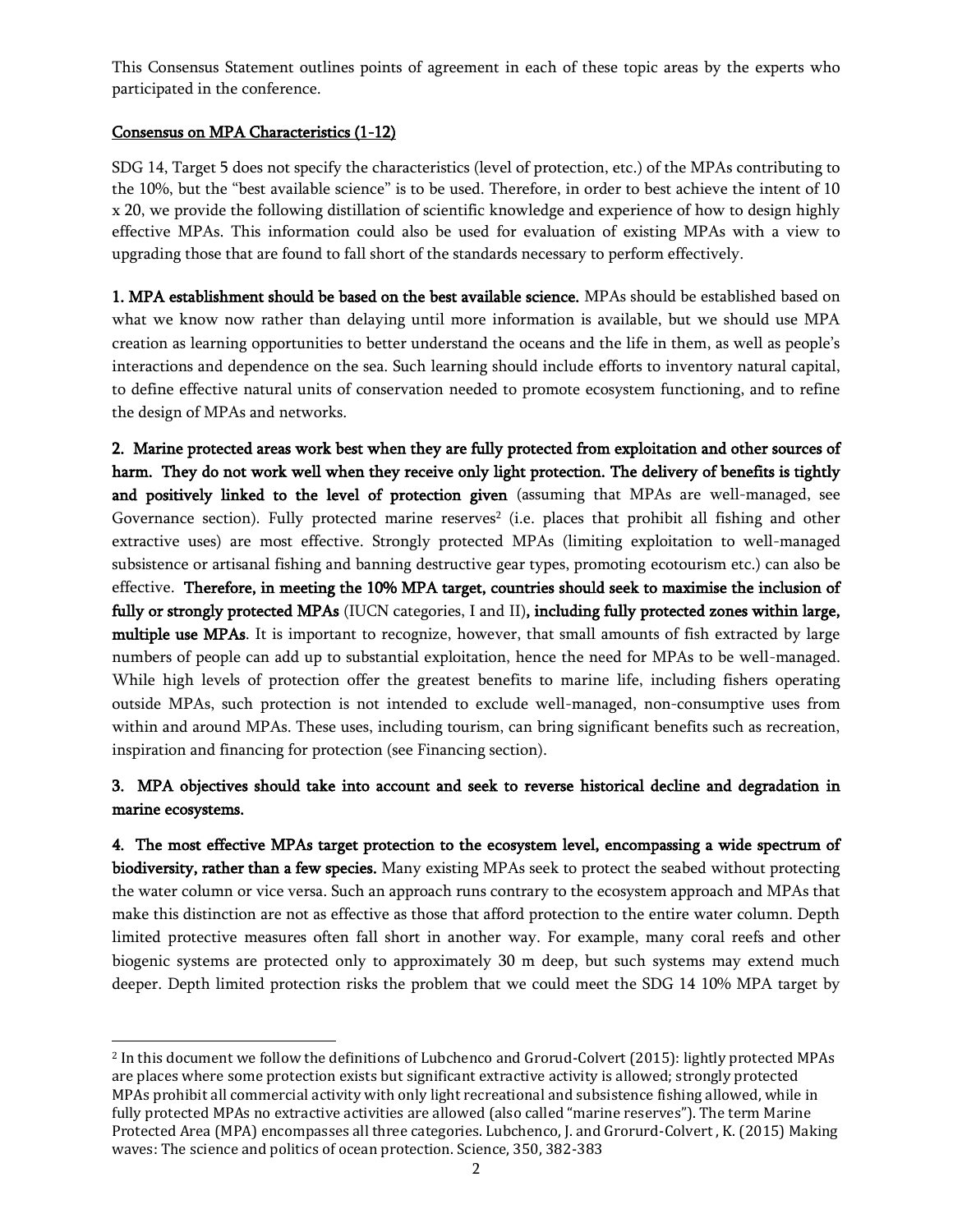area but fall far short in terms of the volume of the sea protected. Therefore, sea surface to seabed protection should be the default position for effective MPAs.

5. Marine protected areas require a long-term commitment. Benefits are often apparent within a few years of establishment and continue to build for decades. Benefits can be lost within weeks or months if protections are lifted. Hence, at the point of establishment, the default assumption should be that an MPA is to be permanent.

6. MPAs should be as large as possible, appropriate to the location. Large MPAs generally yield greater benefits than small MPAs. They sustain larger populations of protected species resulting in lower extinction risk and have higher resilience to environmental fluctuations and change. They are less susceptible to 'edge effects' where human impacts spread into the protected area from outside. However, small, well managed MPAs or zones within larger multiple-use MPAs can produce significant benefits too and can be particularly valuable in intensively used settings where the options for large MPAs are limited, calling for the establishment of networked MPAs.

7. The benefits of MPAs are proportional to their coverage. Scientific evidence to date indicates that many of the desired benefits of MPAs will only be secured by MPA coverage in the region of several tens of percent of the oceans<sup>3</sup>. The World Parks Congress of 2014 in Sydney recommended that countries aim for 30% coverage of strictly protected MPAs (i.e. equivalent to fully protected). This is strongly supported by scientific evidence. A target of 30% by 2030 is gaining momentum among scientists and conservation interests. The SDG 14 MPA target says countries should establish "at least 10% MPAs" and 10% should therefore be viewed as an important waypoint rather than the endpoint for ocean protection.

8. MPAs are best established in strategically designed networks to produce greater overall benefits. Networked MPAs represent a wider diversity of species and habitats than individual MPAs. While individual MPAs may not support self-sustaining populations of all species, networked MPAs can achieve viability at the large scale through connectivity of populations and protection of places important to their multiple life stages.

Good networking principles include:

 $\overline{\phantom{0}}$ 

- a. Represent the full spectrum of habitats, ecosystems and species, although initially consider giving greater priority to the most vulnerable and threatened, or the most intact. To date, MPA selection in many places has favoured charismatic species and habitats, aesthetic qualities over ecological function, and remote places. Effective MPA networks must include the full ecological portfolio that extends protection to all of biodiversity and ecosystem function.
- b. Use of MPA size and spacing rules to maximise long-term viable populations inside individual MPAs and collectively across the network. Recommendations vary but typically suggest MPAs of 5-20 km in minimum dimension spaced 20-80 km apart.
- c. Replication of habitats in at least 3-4 MPAs per biogeographic region.
- d. Inclusion of places important to the life cycles of commercially important species.
- e. Inclusion of networks of interdependent habitats, such as mangroves, seagrasses, coral reefs, and linkages between water column and seabed habitats, and other oceanographic features.
- f. Inclusion of places likely to be more resistant and/or resilient to climate change.
- g. Isolation has been positively linked to MPA effectiveness and may be a useful criterion for MPA selection.

<sup>3</sup> O'Leary, B.C., Winther-Janson, M., Bainbridge, J.M., Aitken, J., Hawkins, J.P., Roberts, C.M. (in press) Effective coverage targets for ocean protection. Conservation Letters.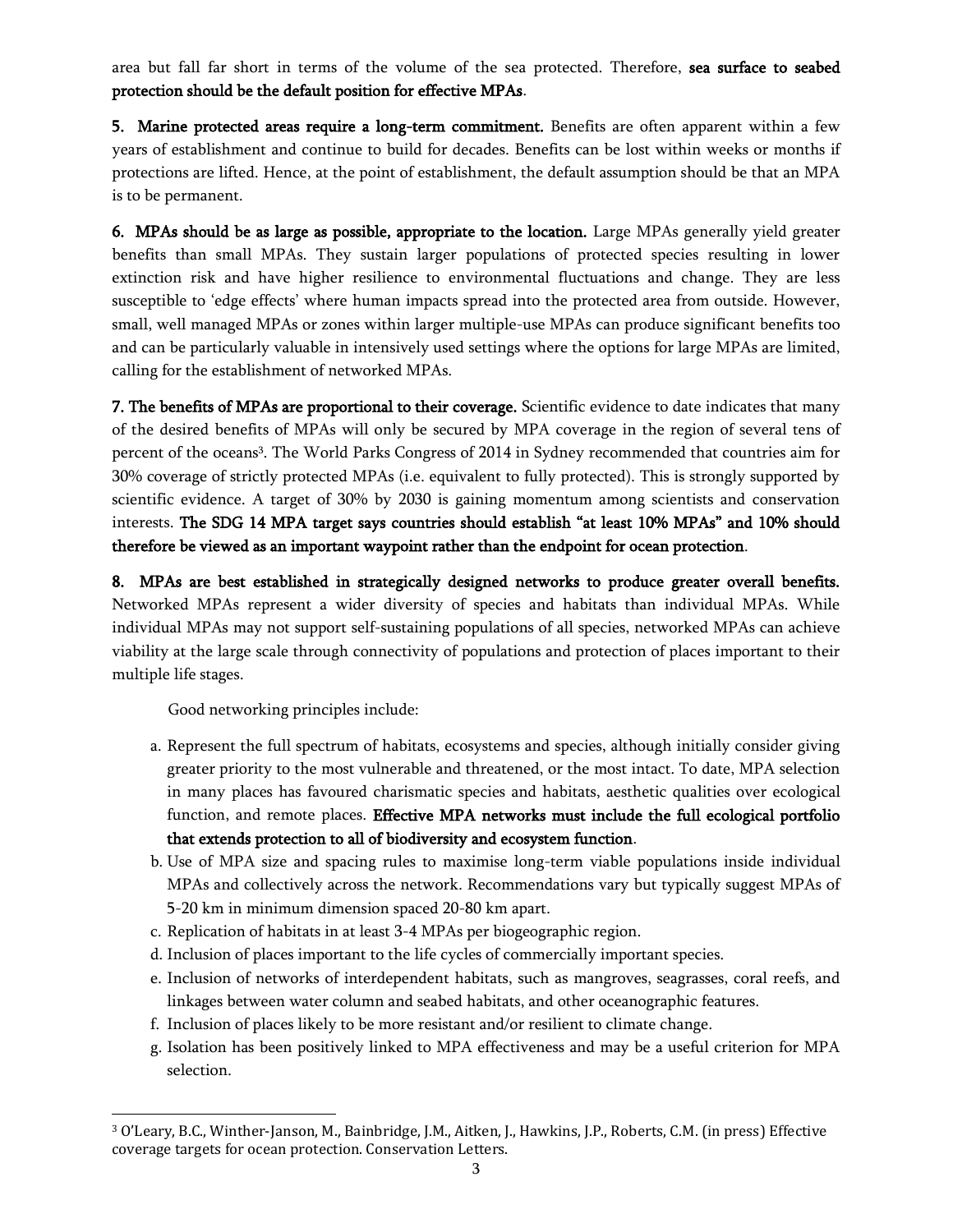- h. Enhancing benefits for local communities.
- i. While strategic design is most efficient, we should always be open to opportunities when they present themselves.

9. The global system of MPAs is uneven and gaps must be filled. A sizeable fraction of MPAs are in the USA, Australia and European waters (including overseas territories). A significant increase in the rate of creation is needed in Africa, Latin America and the Caribbean, South and East Asia and Small Island states where coastal economies, livelihoods and food security are more dependent upon healthy functioning marine ecosystems. Polar regions are also under-represented. The majority of the existing area of MPAs (but not numbers) lies in remote places. However, more MPAs are also needed in areas closer to human population centers so that communities in such areas may achieve the stability and quantity of food security, conservation, climate change resilience and socio-economic benefits they need.

10. In selecting sites for MPAs, some places have enormous global significance that transcends local importance and should be protected as a matter of priority under any national or international selection scheme. For others human pressures, including climate change, may be such that protection cannot deliver all of the benefits expected in less stressed regions. Nonetheless, marine life and the people that depend on it will in the long-term fare better with good protection and management than without, whatever the future holds. Many of the benefits of MPAs are delivered locally, so those who live nearby gain most. This also holds for places close to population centers where MPAs may offer significant benefits to local people despite not reaching levels of performance seen for more remote sites. Furthermore, low diversity sites should not be ignored in selection processes. They may be especially vulnerable to the loss of important ecosystem goods and services that benefit local people. Therefore, in the long run we should adopt the principle that no places should be excluded from consideration in the establishment of MPAs.

11. The biggest gap in the global MPA system is on the high seas, beyond the limits of national jurisdiction. There is a pressing need for countries to support ongoing efforts to develop an implementing agreement for Biodiversity Protection Beyond National Jurisdiction that includes MPAs. Given current constraints on creating MPAs beyond national jurisdiction, however, a greater percent coverage (i.e 24%<sup>4</sup> vs. 10%) within Exclusive Economic Zones (EEZs) will be needed to meet the 10% of the overall ocean by 2020 goal. Such a goal would bring coverage of MPAs in EEZs up to levels commensurate with those needed to achieve multiple goals. High Seas MPAs will be needed to meet larger targets (e.g. 30% by 2030) and achieve full ocean biodiversity representation and support for ecosystem functioning. In the interim, we should consider closing parts of the high seas that are most vulnerable to overfishing and habitat destruction, including places that are not under the mandate of existing Regional Fisheries Management Organisations (as agreed under UNGA Resolution 61/105 of 2006), and establishing representative networks of MPAs protected from other damaging activities and sources of harm, including deep sea mining, marine litter and noise.

12) MPAs and MPA networks will only be fully effective when embedded within a holistic framework of integrated ocean and coastal management, incorporated into wider marine spatial planning and applying the Ecosystem Approach to ensure that human activities are well managed over all of the seas.

It should be recognized that MPAs are a necessary but not sufficient part of overall sustainable management of seas and oceans. For example, poor water quality, runoff, and other impacts, can prevent effective ecological recovery or lead to declines. Effective management, based on sound ecological principles and practices is required outside of MPAs. Similarly, climate change effects will have an

 $\overline{\phantom{0}}$ 

<sup>4</sup> 42% of oceans and seas lie within Exclusive Economic Zones. Therefore achieving 10% of the oceans as a whole within MPAs would require  $(10/42)$  x  $100 = 24$ % coverage of EEZs.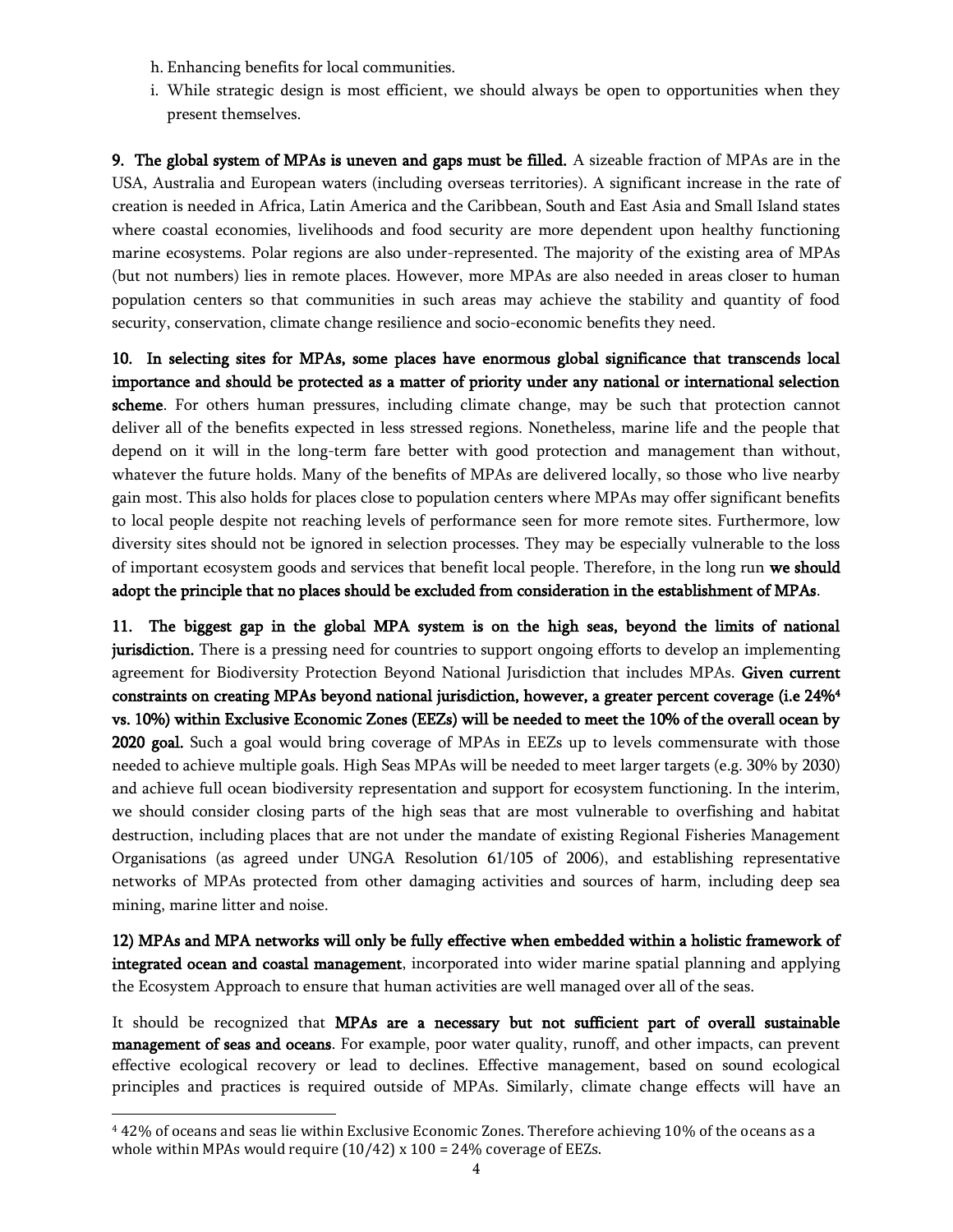increasing influence on what happens in and around MPAs and we need to develop MPA design and implementation strategies to accommodate to climate change.

#### Consensus on MPA Governance (13-24)

 $\overline{a}$ 

13. MPAs must have the governance capacity to influence the behavior of people to build on common interests, address conflicts and reduce use impacts to levels that promote the effective achievement of conservation objectives.

14. MPA governance must ensure effectiveness in achieving conservation objectives and equity in fairly distributing the costs and benefits of effectiveness.

15. Recognize that "diversity is the key to resilience, both of species in ecosystems and incentives in **governance systems"**, i.e. a combination of incentives is crucial for effective and equitable governance<sup>5</sup>. Governance frameworks need to be appropriate to the specific MPA context and the incentives should be integrated with each other. MPA governance cannot be based solely on a single governance approach, i.e. an MPA that is solely reliant on local participation (community-based), economic incentives (marketbased) or legal regulation (law-based) will not be sustainably effective.

16. Legal incentives and the capacity to enforce them are particularly important to achieve both effectiveness and equity, and sufficient political will to agree and apply appropriate laws and regulations is essential for MPAs. They are the elements that reinforce the governance framework.

17. The existence of regulations, and awareness of them, can be sufficient to promote the willingness of the majority of MPA users to comply and cooperate.

## 18. To address the activities of a non-compliant minority, enforcement must proactively consider three elements in order to promote effectiveness and equity:

- a. The capacity to detect illegal activities in a timely manner through surveillance, patrols, etc.
- b. The capacity to identify and, where necessary, charge and even detain people engaged in illegal activities in a timely manner, including gaining sufficient evidence,
- c. The capacity to apply sufficient penalties (warnings, fines, license restrictions, confiscations, etc.) in a timely manner to actually **deter** them and others who may engage in illegal activity.

19. Enforcement capacity must be applied proportionally, justly and equitably, recognizing that enforcement needs may increase over time as the value of the protected natural resources builds up, thereby increasing the potential rewards from poaching.

20. Involve stakeholders, including local communities<sup>6</sup>, in the designation and governance of MPAs in order to ensure local stewardship, the protection/creation of livelihoods, effectiveness and sustainability.

<sup>5</sup> Drawing on all five categories: economic incentives, interpretative incentives, knowledge incentives, legal incentives and participative incentives. After Jones, P.J.S. (2014) Governing Marine Protected Areas: resilience through diversity. [Routledge.](https://www.routledge.com/products/9781138679238)

<sup>6</sup> Without community support, implementation and enforcement will be difficult; people need to be aware of the problems and the role of MPAs in addressing them before the solution is forced upon them. Benefiting from and partnering with communities, their knowledge and their practices, is beneficial. Trust built among community members can be built upon when initiating or implementing MPAs.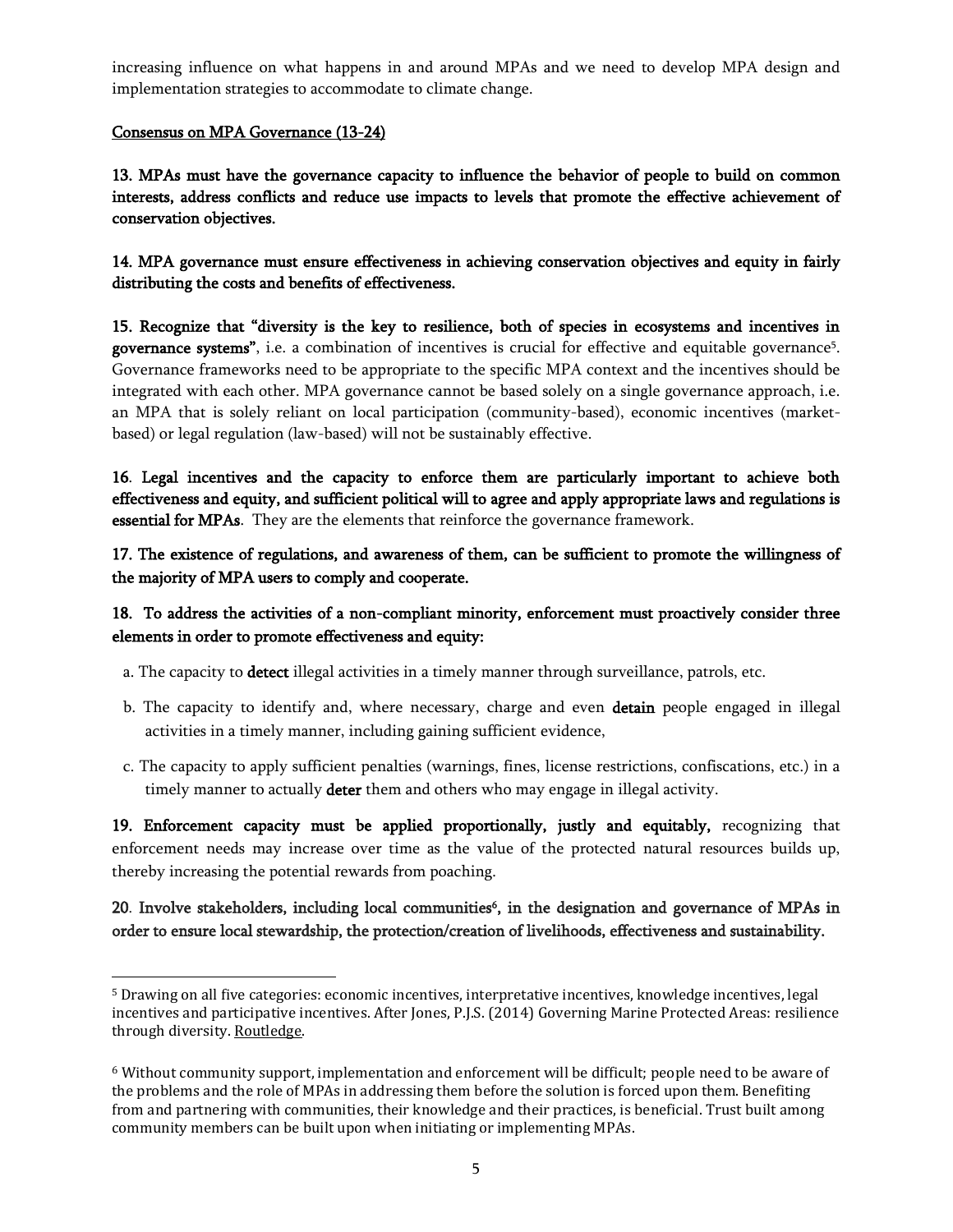21. Monitoring and reporting on the degree to which MPA objectives have been achieved is critical for evaluation, adaptive management and demonstration of MPA effectiveness.

## 22. Recognize that MPA governance frameworks take time to evolve on an adaptive "learning by doing" basis.<sup>7</sup>

23. Cross-jurisdictional coordination between different sectoral agencies is important to ensure integration between conservation, fisheries, management, land-based pollution control, development planning, etc. Hierarchical obligations, and the political will to fulfil them, can be particularly important to achieve this.

24. As MPAs are scaled up from individual designations to networks, governance frameworks also need to be scaled up to promote coordination and integration, including transboundary integration where appropriate.

#### Consensus on MPA Sustainable Financing (25 - 34)

25. MPAs are critical to sustainable development. MPAs are a powerful mechanism for delivering sustainable development objectives for coastal marine ecosystems at varying scales, including food security, livelihoods, climate change and disaster risk reduction.

Expenditures to meet the SDG 14 Target 5 should be recognised as part of wider investment needs for achieving sustainable development in the context of the SDGs.

26. Meeting SDG 14 Target 5 will deliver substantial benefits to people and the global economy. It is widely established through numerous studies and peer-reviewed publications that the social and economic benefits of establishing and operating MPAs sizeably exceed their costs, from 3:1 for 10% protection, up to 20:1 for 30% protection<sup>8</sup> . Governments need to raise awareness of this very positive 'rate of return' on investing in MPAs at all levels, to promote and catalyse action on MPAs at local, municipal, provincial and national levels.

27. There is a need to increase investments substantially to bridge financing gaps. Current funding of MPAs is insufficient and not sustainable. Funding to cover transition costs, monitoring etc., needs to be increased substantially.

28. MPAs contribute to climate change adaptation and to some extent mitigation. Investing in MPAs can reduce community, national and global vulnerability by increasing resilience and reducing risk. It can support adaptation efforts against climate-related impacts at various scales, and contribute somewhat to climate change mitigation via the maintenance of healthy oceans.

Investments in MPAs can provide direct adaption benefits including coastal protection (e.g. from the protection or restoration of mangroves and coral reefs). These investments will enhance resilience by protecting food security and securing livelihoods options. This will be increasingly important in helping communities adapt to climate change and in minimising damages and losses.

 $\overline{\phantom{0}}$ <sup>7</sup> Thinking long term is an opportunity, not a problem. Starting simple, with existing resources and a framework for the future, expanding via adaptive management, is a good thing.

<sup>8</sup> Brander, L., Baulcomb, C., van der Lelij, J. A. C., Eppink, F., McVittie, A., Nijsten, L., van Beukering, P. (2015) The benefits to people of expanding Marine Protected Areas. VU University, Amsterdam, The Netherlands.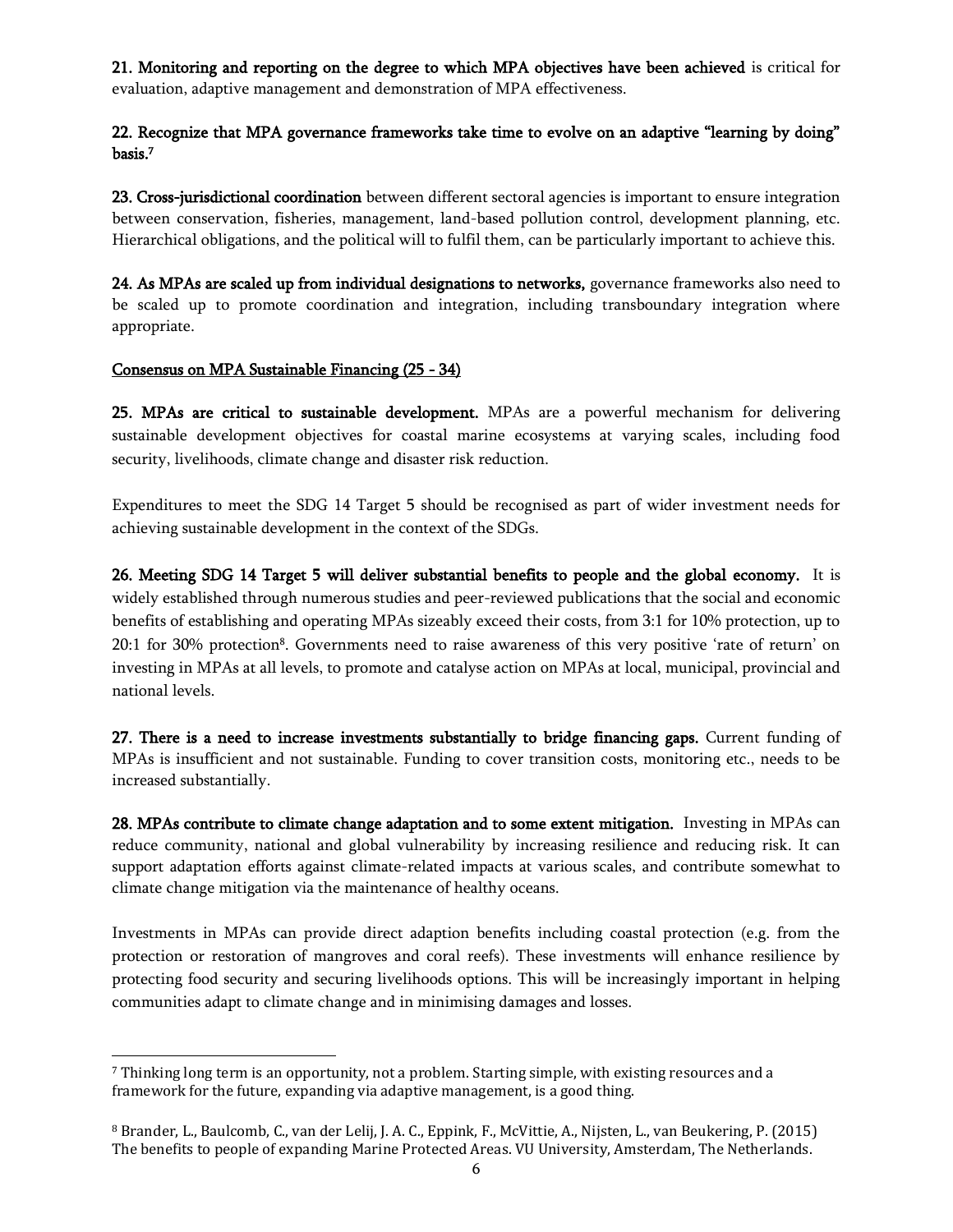29. Investments in MPAs can strengthen the provision of marine ecosystem services on which vulnerable

communities depend. As marine biodiversity loss disproportionately affects vulnerable populations, investments in MPAs, by helping to protect biodiversity, will help secure the long-term provisioning of key services and access to essential marine resources that support food security, economic opportunities and human well-being of the world's income poor populations.

30. MPAs provide insurance and protection from risk. MPAs as the 'conservative' part of our ocean portfolio serve as insurance against our mistakes in management. Investments in MPAs can provide insurance against uncertain and accelerating future marine ecosystem change, and maintain and enhance future development options. Investments made now will reduce future costs and preserve opportunities for current and future generations.

31. Enhancing synergies and promoting alignments across sectoral policies are needed for effective implementation of SDG 14 Target 5 and can be a major source of resource mobilization. Creating and implementing mutually supportive policies and activities across sectors of the economy, and increasing efforts to manage trade-offs are all important steps for achieving SDG 14, Target 5, which will deliver cobenefits and develop cost-effective pathways towards a sustainable society. This will help to identify cofunding opportunities and to secure contributions to meeting the SDG 14, Target 5 from a wide range of sources across economies and societies.

It is important to mainstream MPAs into wider policy agendas, plans and budgets. This will offer significant opportunities for more efficient policy-making, and thereby generate co-funding.

32. Countries need to invest in institutions and policy frameworks, incentives and economic instruments for MPA implementation. Well-designed institutions and effective policy frameworks are a prerequisite for effective and efficient MPA financing. A "bottom-up" assessment of investment needs to be aligned with domestic and international sources of funding. Investing in policy frameworks and general enabling conditions is critical for MPA action in many countries, and especially in less developed parts of Africa, Asia, Latin America and the Caribbean, and Eastern Europe.

Actions to raise awareness, build capacity, develop the knowledge base and establish the necessary legal structures, institutions and governance frameworks are necessary for effective delivery of SDG 14 Target 5 as well as contributing directly to other SDG Targets.

33. Design and implementation of appropriate economic and policy instruments is essential for meeting SDG 14 Target 5. Achieving SDG 14 Target 5 at least-cost is crucial and will require more efficient use of public budgets, together with the application of a wider range of economic instruments and incentives. It will also require involving stakeholders, the use of modern technology, invoking social norms and cultural sanctions and encouraging integrated regional use of existing funding.

Much can be gained by phasing-out perverse incentives and unsustainable practices, and extending good marine planning and the development of sound fiscal policies. The elimination of environmentally harmful and market-distorting subsidies such as capacity-enhancing fisheries subsidies, if well managed, would reduce negative impacts on marine biodiversity while freeing up resources that could be used for other investments in marine protection.

34. MPA financing should be sought from a wide variety of sources. Revenue from MPA management (user fees, fines, taxes, etc.) should, to the maximum extent possible, be reinvested into MPA management activities to ensure near and longer-term financial sustainability of MPAs.